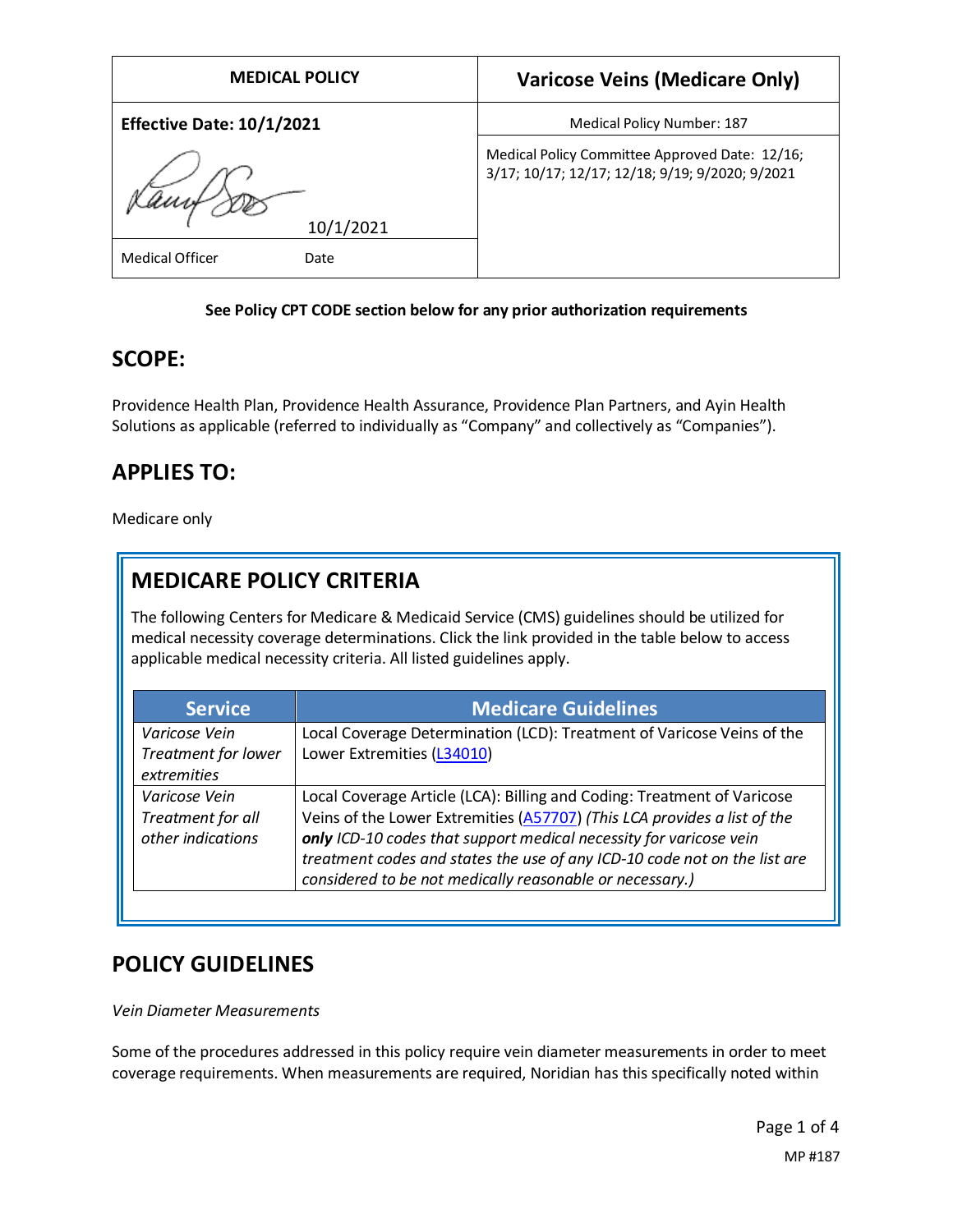the LCD - if measurements are not listed for a given service within the LCD, then measurements would not be required to determine medical necessity.

#### *Endovenous Ablation with a Chemical Adhesive*

Although not explicitly indicated in the current endovenous ablation medical necessity criteria of LCD L34010, historical versions of this LCD state the CPT codes for endovenous ablation using a chemical adhesive (CPT 36482 and 36483) are reviewed under both A and B criteria. In addition, the LCA A57707 states the applicable CPT codes may be considered medically necessary when billed with a supported diagnosis code. Please see the LCA noted above for a complete list of supported diagnosis codes.

#### *Ultrasound Guidance and Echosclerotherapy*

According to L34010, "2. Intra-operative ultrasound guidance is not separately payable with ERFA, laser ablation, and sclerotherapy." While the LCD acknowledges that clinical "outcomes may be improved and complication rates may be minimized when ultrasound guidance is used," the CPT code descriptions for radiofrequency (ERFA) and laser ablation include the intraoperative ultrasound service in the valuation. For sclerotherapy, the LCD adds "intra-operative ultrasound guidance techniques have not been shown to increase the effectiveness or safety of sclerotherapy for varicose veins." Thus, separate reporting of intra-operative ultrasound is inappropriate with any of these procedures and will not be considered for reimbursement.

### **BILLING GUIDELINES**

For billing and coding assistance, see the LCA A57707 (in the "Medicare Policy Criteria" section above).

## **CPT CODES**

| <b>Medicare Only</b>                |                                                                                                                                                                                                                                                                                      |
|-------------------------------------|--------------------------------------------------------------------------------------------------------------------------------------------------------------------------------------------------------------------------------------------------------------------------------------|
| <b>Prior Authorization Required</b> |                                                                                                                                                                                                                                                                                      |
| 0524T                               | Endovenous catheter directed chemical ablation with balloon isolation of incompetent<br>extremity vein, open or percutaneous, including all vascular access, catheter<br>manipulation, diagnostic imaging, imaging guidance and monitoring                                           |
| 36465                               | Injection of non-compounded foam sclerosant with ultrasound compression maneuvers<br>to guide dispersion of the injectate, inclusive of all imaging guidance and monitoring;<br>single incompetent extremity truncal vein (eg, great saphenous vein, accessory<br>saphenous vein)    |
| 36466                               | Injection of non-compounded foam sclerosant with ultrasound compression maneuvers<br>to guide dispersion of the injectate, inclusive of all imaging guidance and monitoring;<br>multiple incompetent truncal veins (eg, great saphenous vein, accessory saphenous<br>vein), same leg |
| 36470                               | Injection of sclerosing solution; single vein                                                                                                                                                                                                                                        |
| 36471                               | Injection of sclerosing solution; multiple veins, same leg                                                                                                                                                                                                                           |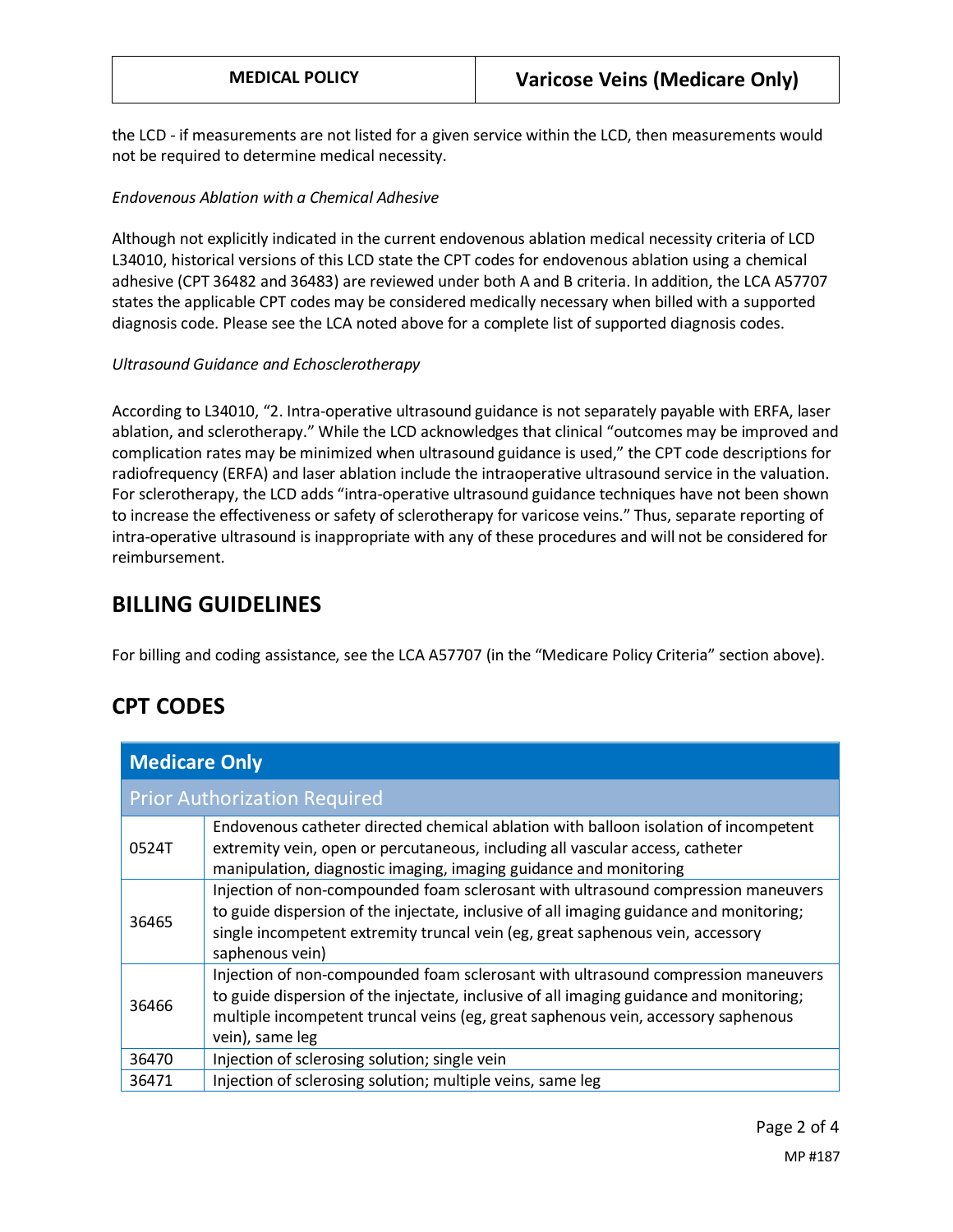| 36473              | Endovenous ablation therapy of incompetent vein, extremity, inclusive of all imaging<br>guidance and monitoring, percutaneous, mechanochemical; first vein treated                                                                                                                                                                                                                         |
|--------------------|--------------------------------------------------------------------------------------------------------------------------------------------------------------------------------------------------------------------------------------------------------------------------------------------------------------------------------------------------------------------------------------------|
| 36474              | Endovenous ablation therapy of incompetent vein, extremity, inclusive of all imaging<br>guidance and monitoring, percutaneous, mechanochemical; subsequent vein(s) treated<br>in a single extremity, each through separate access sites (List separately in addition to<br>code for primary procedure)                                                                                     |
| 36475              | Endovenous ablation therapy of incompetent vein, extremity, inclusive of all imaging<br>guidance and monitoring, percutaneous, radiofrequency; first vein treated                                                                                                                                                                                                                          |
| 36476              | Endovenous ablation therapy of incompetent vein, extremity, inclusive of all imaging<br>guidance and monitoring, percutaneous, radiofrequency; subsequent vein(s) treated in a<br>single extremity, each through separate access sites (List separately in addition to code<br>for primary procedure)                                                                                      |
| 36478              | Endovenous ablation therapy of incompetent vein, extremity, inclusive of all imaging<br>guidance and monitoring, percutaneous, laser; first vein treated                                                                                                                                                                                                                                   |
| 36479              | Endovenous ablation therapy of incompetent vein, extremity, inclusive of all imaging<br>guidance and monitoring, percutaneous, laser; subsequent vein(s) treated in a single<br>extremity, each through separate access sites (List separately in addition to code for<br>primary procedure)                                                                                               |
| 36482              | Endovenous ablation therapy of incompetent vein, extremity, by transcatheter delivery<br>of a chemical adhesive (eg, cyanoacrylate) remote from the access site, inclusive of all<br>imaging guidance and monitoring, percutaneous; first vein treated                                                                                                                                     |
| 36483              | Endovenous ablation therapy of incompetent vein, extremity, by transcatheter delivery<br>of a chemical adhesive (eg, cyanoacrylate) remote from the access site, inclusive of all<br>imaging guidance and monitoring, percutaneous; subsequent vein(s) treated in a single<br>extremity, each through separate access sites (List separately in addition to code for<br>primary procedure) |
| 37500              | Vascular endoscopy, surgical, with ligation of perforator veins, subfascial (SEPS)                                                                                                                                                                                                                                                                                                         |
| 37700              | Ligation and division of long saphenous vein at saphenofemoral junction, or distal<br>interruptions                                                                                                                                                                                                                                                                                        |
| 37718              | Ligation, division, and stripping, short saphenous vein                                                                                                                                                                                                                                                                                                                                    |
| 37722              | Ligation, division, and stripping, long (greater) saphenous veins from saphenofemoral<br>junction to knee or below                                                                                                                                                                                                                                                                         |
| 37735              | Ligation and division and complete stripping of long or short saphenous veins with<br>radical excision of ulcer and skin graft and/or interruption of communicating veins of<br>lower leg, with excision of deep fascia                                                                                                                                                                    |
| 37760              | Ligation of perforator veins, subfascial, radical (Linton type), including skin graft, when<br>performed, open,1 leg                                                                                                                                                                                                                                                                       |
| 37761              | Ligation of perforator vein(s), subfascial, open, including ultrasound guidance, when<br>performed, 1 leg                                                                                                                                                                                                                                                                                  |
| 37765              | Stab phlebectomy of varicose veins, 1 extremity; 10-20 stab incisions                                                                                                                                                                                                                                                                                                                      |
| 37766              | Stab phlebectomy of varicose veins, 1 extremity; more than 20 incisions                                                                                                                                                                                                                                                                                                                    |
| 37780              | Ligation and division of short saphenous vein at saphenopopliteal junction (separate<br>procedure)                                                                                                                                                                                                                                                                                         |
| 37785              | Ligation, division, and/or excision of varicose vein cluster(s), 1 leg                                                                                                                                                                                                                                                                                                                     |
| <b>Not Covered</b> |                                                                                                                                                                                                                                                                                                                                                                                            |